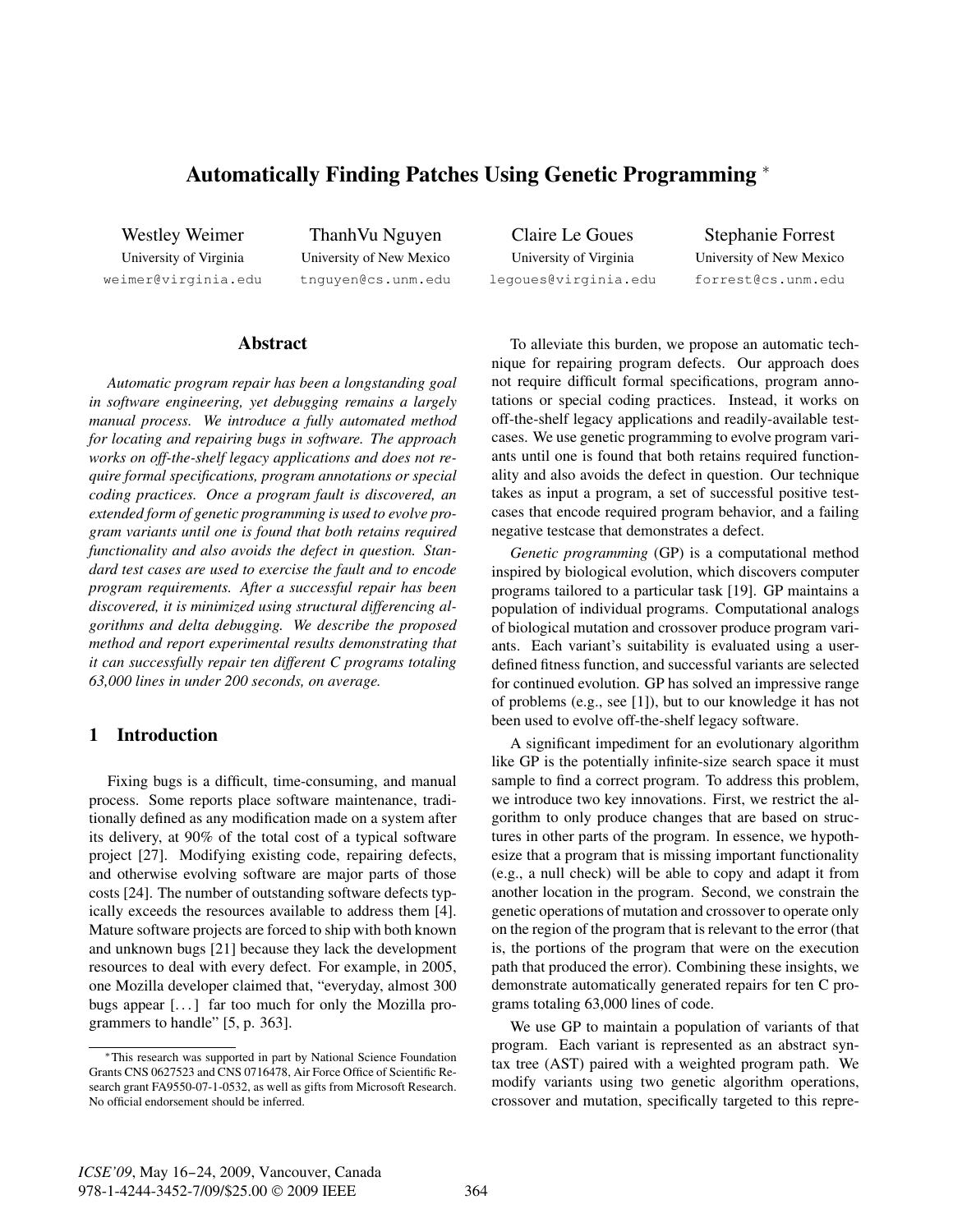sentation; each modification produces a new abstract syntax tree and weighted program path. The fitness of each variant is evaluated by compiling the abstract syntax tree and running it on the testcases. Its final fitness is a weighted sum of the positive and negative testcases it passes. We stop when we have evolved a program variant that passes all of the testcases. Because GP often introduces irrelevant changes or dead code, we use tree-structured difference algorithms and delta debugging techniques in a post-processing step to generate a 1-minimal patch that, when applied to the original program, causes it to pass all of the testcases.

The main contributions of this paper are:

- Algorithms to find and minimize program repairs based on testcases that describe desired functionality.
- A novel and efficient representation and set of operations for scaling GP in this domain. To the best of our knowledge, this is the first use of GP to scale to and repair real unannotated programs.
- Experimental results showing that the approach can generate repairs for different kinds of defects in ten programs from multiple domains.

The structure of the paper is as follows. In Section 2 we give an example of a simple program and how it might be repaired. Section 3 describes the technique in detail, including our program representation (Section 3.2), genetic operators (Section 3.3), fitness function (Section 3.4) and approach to repair minimization (Section 3.5). We empirically evaluate our approach in Section 4, including discussions of success rate (Section 4.4) and repair quality (Section 4.3). We discuss related work in Section 5 and conclude.

# 2 Motivating Example

This section uses a small example program to illustrate the important design decisions in our approach. Consider the C program below, which implements Euclid's greatest common divisor algorithm:

```
1 /* requires: a >= 0, b >= 0 */
2 void gcd(int a, int b) {
3 if (a == 0) {
4 printf("%d", b);
5 }
6 while (b != 0)
      7 if (a > b)
8 a = a - b;
9 else
10 b = b - a;
11 printf("%d", a);
12 exit(0);
13 }
```
The program has a bug; when **a** is zero and **b** is positive, the program prints out the correct answer but then loops forever on lines 6–9–10. The code could have other bugs: it does not handle negative inputs gracefully. In order to repair the program we must understand what it is supposed to be doing; we use testcases to codify these requirements. For example, we might use the testcase **gcd(0,55)** with desired terminating output **55**. The program above fails this testcase, which helps us identify the defect to be repaired.

Our algorithm attempts to automatically repair the defect by searching for valid variants of the original program. Searching randomly through possible program modifications for a repair may not yield a desirable result. Consider the following program variant:

```
1 void gcd_2(int a, int b) {
2 printf("%d", b);
     3 exit(0);
4 }
```
This **gcd\_2** variant passes the **gcd(0,55)** testcase, but fails to implement other important functionality. For example, **gcd\_2(1071,1029)** produces **1029** instead of **21**. Thus, the variants must pass the negative testcase while retaining other core functionality. This is enforced through positive testcases, such as terminating with output **21** on input **gcd(1071,1029)**. In general, several positive testcases will be necessary to encode the requirements, although in this simple example a single positive testcase suffices.

For large programs, we would like to bias the modifications towards regions of code that are likely to change behavior on the negative testcase without damaging performance on the positive testcases. We thus instrument the program to record all lines visited when processing the testcases. The positive testcase **gcd(1071,1029)** visits lines 2– 3 and 6–13. The negative testcase **gcd(0,55)** visits lines 2–5, 6–7, and 9–10. When selecting portions of the program to modify, we favor those that were visited during the negative testcase and were not also visited during the positive one. In this example, repairs are focused on lines 4–5.

Even if we know where to change the program, the number of possible changes is still huge, and this has been a significant impediment for GP in the past. We could add arbitrary code, delete existing code, or change existing code into new arbitrary code. We make the assumption that most defects can be repaired by adopting existing code from another location in the program. In practice, a program that makes a mistake in one location often handles the situation correctly in another [13]. As a simple example, a program missing a null check or an array bounds check is likely to have a similar working check somewhere else that can be used as a template. When mutating a program we may insert, delete or modify statements, but we insert only code that is similar in structure to existing code. Thus, we will not insert an arbitrary **if** conditional, but we might insert **if(a==0)** or **if(a>b)** because they already appear in the program. Similarly, we might insert **printf("%d",a)**, **a=a-b**, **b=b-a**, **printf("%d",b)**, or **exit(0)**, but not arbitrary statements.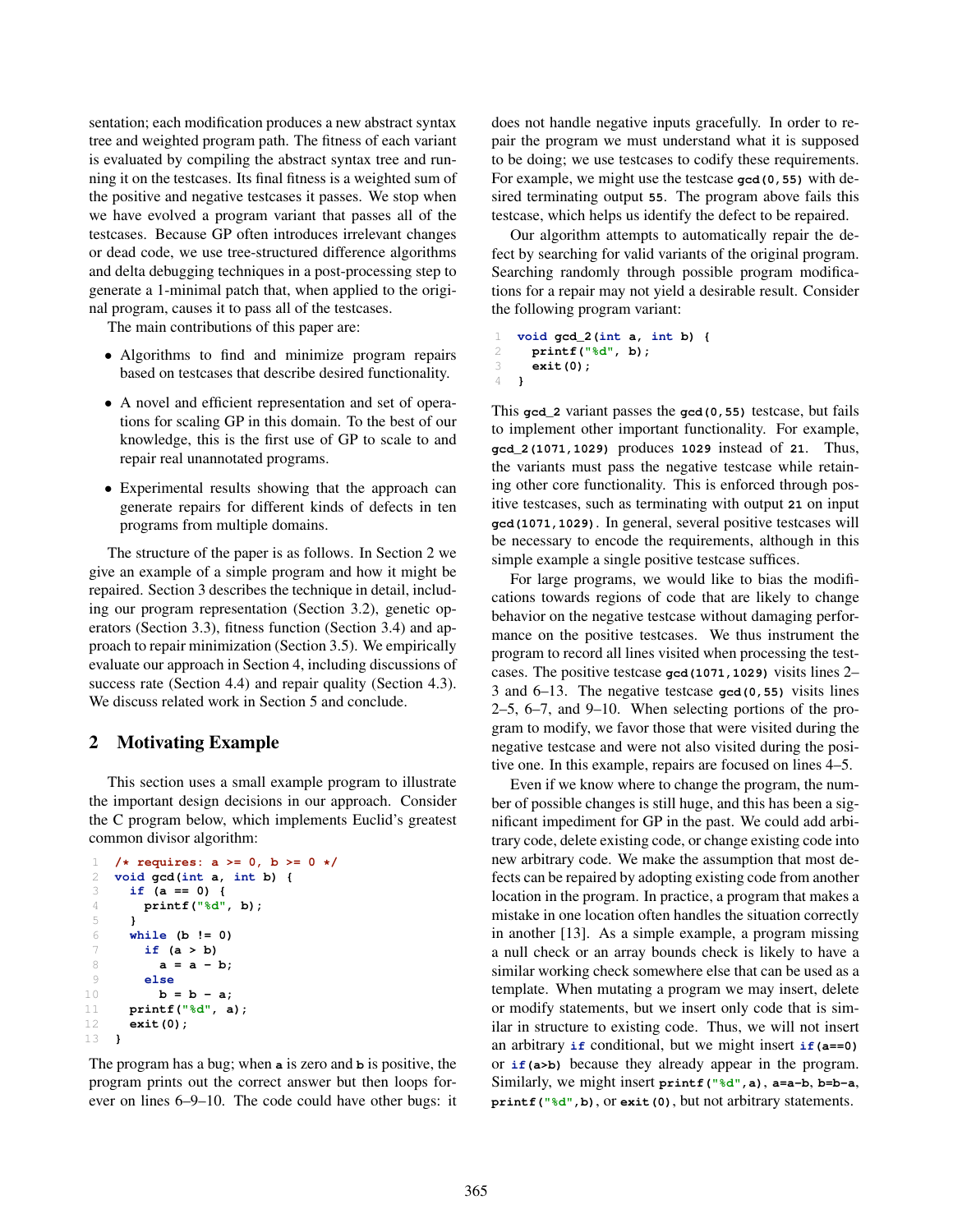Given the bias towards modifying lines 4–5 and our preference for insertions similar to existing code, it is reasonable to consider inserting **exit(0)** and **a=a-b** between lines 4 and 5, which yields:

```
1 void gcd_3(int a, int b) {
2 if (a == 0) {
3 printf("%d", b);
      4 exit(0); // inserted
5 a = a - b; // inserted
6 }
7 while (b != 0)
8 if (a > b)
9 a = a - b;
10 else
11 b = b - a;
12 printf("%d", a);
13 exit(0);
14 }
```
This **gcd\_3** variant passes all of the positive testcases and also passes the negative testcase; we call it the primary repair. We could return it as the final repair. However, the **a=a-b** inserted on line 5 is extraneous. The GP method often produces such spurious changes, which we minimize away in a final postprocessing step. We consider all of the changes between the original **gcd** and the primary repaired variant **gcd\_3**, retain the minimal subset of changes that, when applied to **gcd**, allow it to pass all positive and negative testcases. This minimal patch is the final repair:

```
3 if (a == 0) {
4 printf("%d", b);
5 + exit(0);
6 }
7 while (b != 0) {
```
In the next section, we generalize this procedure.

# 3 Genetic Programming for Software Repair

The core of our method is a GP that repairs programs by selectively searching through the space of nearby program variants until it discovers one that avoids known defects and retains key functionality. We use a novel GP representation and make assumptions about the probable nature and location of the necessary repair to make the search more efficient. Given a defective program, we address five issues:

- 1. What is it doing wrong? We take as input a set of *negative testcases* that characterizes a fault. The input program fails all negative testcases.
- 2. What is it supposed to do? We take as input a set of *positive testcases* that encode functionality requirements. The input program passes all positive testcases.
- 3. Where should we change it? We favor changing program locations visited when executing the negative testcases and avoid changing program locations visited when executing the positive testcases.
- Input: Program *P* to be repaired. Input: Set of positive testcases  $PosT$ . **Input:** Set of negative testcases NegT. Output: Repaired program variant. 1:  $Path_{PosT} \leftarrow \bigcup_{p \in PosT} statement$  statements visited by  $P(p)$ 2:  $Path_{NegT} \leftarrow \bigcup_{n \in NegT}^{PCT~out}$  statements visited by  $P(n)$ 3:  $Path \leftarrow$  set\_weights( $Path_{NegT}, Path_{PosT}$ ) 4:  $Popul \leftarrow$  initial\_population(P, pop\_size) 5: repeat 6:  $Viable \leftarrow {\langle P, Path_P, f \rangle \in Popul \mid f > 0}$ <br>7:  $Popul \leftarrow \emptyset$ 7:  $Popul \leftarrow \emptyset$ <br>8:  $NewPop \leftarrow$ 8:  $NewPop \leftarrow \emptyset$ <br>9. **for all**  $(n_1, n_2)$ 9: **for all**  $\langle p_1, p_2 \rangle \in$  sample(*Viable*, pop\_size/2) **do**<br>10:  $\langle c_1, c_2 \rangle \leftarrow$  crossover $(p_1, p_2)$ 10:  $\langle c_1, c_2 \rangle \leftarrow \text{crossover}(p_1, p_2)$ <br>11:  $NewPop \leftarrow NewPop \cup \{p_1, p_2\}$ 11:  $NewPop \leftarrow NewPop \cup \{p_1, p_2, c_1, c_2\}$ <br>12: **end for** end for 13: **for all**  $\langle V, Path_V, f_V \rangle \in NewPop$  **do**<br>14:  $Popul \leftarrow Popul \cup \{mutate(V, Pat) \}$
- 14:  $Popul \leftarrow Popul \cup \{mutate(V, Path_V)\}$ <br>15: **end for**
- end for
- 16: **until**  $\exists \langle V, Path_V, f_V \rangle \in Popul$  *.*  $f_V = \text{max\_fitness}$
- 17: **return** minimize $(V, P, PosT, NegT)$

**Figure 1.** High-level pseudocode for our technique. Lines 5–16 describe the GP search for a feasible variant. Subroutines such as mutate( $V$ ,  $Path_V$ ) are described subsequently.

- 4. How should we change it? We insert, delete, and swap program statements and control flow. We favor insertions based on the existing program structure.
- 5. When are we finished? The primary repair is the first variant that passes all positive and negative testcases. We minimize the differences between it and the original input program to produce the final repair.

Pseudocode for the algorithm is given in Figure 1. Lines 1–2 determine the paths visited by the program on the input testcases. Line 3 combines the weights from those paths (see Section 3.2). With these preprocessing steps complete, Line 4 constructs an initial GP population based on the input program. Lines 5–16 encode the main GP loop (see Section 3.1), which searches for a feasible variant. On each iteration, we remove all variants that fail every testcase (line 6). We then take a weighted random sample of the remaining variants (line 9), favoring those variants that pass more of the testcases (see Section 3.4). We apply the crossover operator (line 10; see Section 3.3) to the selected variants; each pair of parent variants produces two child variants. We include the parent and child variants in the population and then apply the mutation operator to each variant (line 14; see Section 3.3); this produces the population for the next generation. The algorithm terminates when it produces a variant that passes all of the testcases (line 16). The suc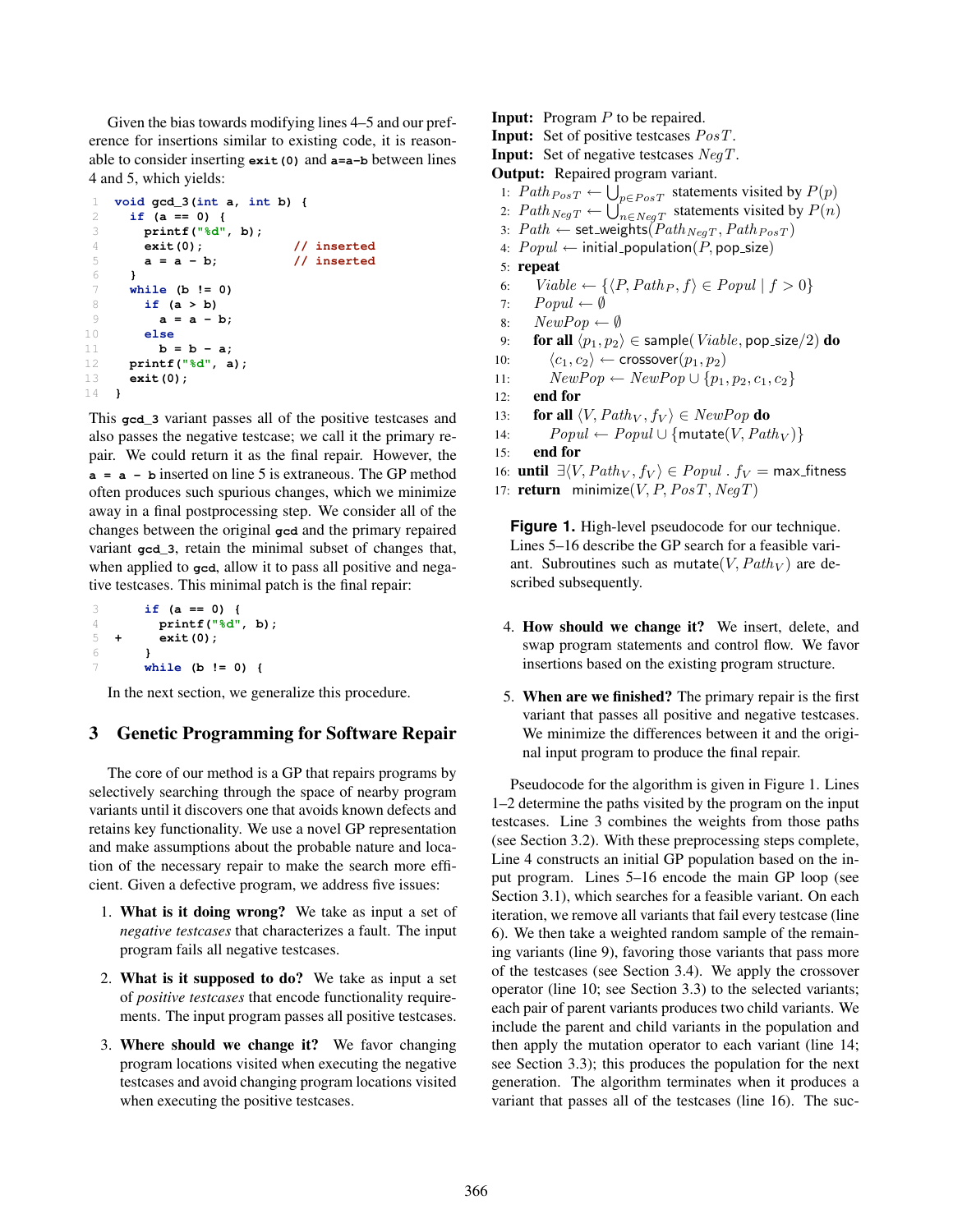cessful variant is minimized (see Section 3.5), to eliminate unneeded changes, and return the resulting program.

## 3.1 Genetic Programming (GP)

As mentioned earlier, GP is a stochastic search method based on principles of biological evolution [14, 19]. GP operates on and maintains a population comprised of different programs, referred to as *individuals* or *chromosomes*. In GP, each chromosome is a tree-based representation of a program. The *fitness*, or desirability, of each chromosome, is evaluated via an external *fitness function*—in our application fitness is assessed via the test cases. Once fitness is computed, high-fitness individuals are *s*elected to be copied into the next generation. Variations are introduced through computational analogies to the biological processes of mutation and crossover (see below). These operations create a new generation and the cycle repeats. Details of our GP implementation are given in the following subsections.

## 3.2 Program Representation

We represent each individual (candidate program) as a pair containing:

- 1. An *abstract syntax tree (AST)* including all of the statements in the program.
- 2. A *weighted path* through that program. The weighted path is a list of pairs, each pair containing a statement in the program and a weight based on that statement's occurrences in various testcases.

The specification of what constitutes a statement is critical because the GP operators are defined over statements. Our implementation uses the CIL toolkit for manipulating C programs, which reduces multiple statement and expression types in C to a small number of high-level abstract syntax variants. In CIL's terminology, Instr, Return, If and Loop are defined as statements [23]; this includes all assignments, function calls, conditionals, and looping constructs. An example of C syntax not included in this definition is **goto**. The genetic operations will thus never delete, insert or swap a lone **goto** directly; however, the operators might insert, delete or swap an entire loop or conditional block that contains a **goto**. With this simplified form of statement, we use an off-the-shelf CIL AST. To find the statements visited along a program execution (lines 1–2 of Figure 1), we apply a program transformation, assigning each statement element a unique number and inserting a **fprintf** call that logs the visit to that statement.

The *weighted path* is a set of  $\langle$  statement, weight  $\rangle$  pairs that guide the GP search. We assume that a statement visited at least once during a negative testcase is a reasonable candidate for repair. We do not assume that a statement visited frequently (e.g., because it is in a loop) is more likely to be a good repair site. We thus remove all duplicates from each list of statements. However, we retain the visit order in our representation (see Crossover description below). If there were no positive testcases, each statement visited along a negative testcase would be a reasonable repair candidate, so the initial weight on every statement would be 1.0. We modify these weights using the positive testcases. set\_weights( $Path_{NegT}$ ,  $Path_{PosT}$ ) in Figure 1 sets the weight of every statement on the path that is also visited in at least one positive testcase equal to a parameter  $W_{Path}$ . Taking  $W_{Path} = 0$  prevents us from considering any statement visited on a positive testcase; values such as *WPath* = 0*.*01 typically work better (see Section 4.4).

Each GP-generated program has the same number of pairs and the same sequence of weights in its weighted path as the original program. By adding the weighted path to the AST representation, we can constrain the evolutionary search to a small subset of the complete program tree by focusing the genetic operators on relevant code locations. In addition, the genetic operators are not allowed to invent completely new statements. Instead, they "borrow" statements from the rest of the program tree. These modifications allow us to address the longstanding scaling issues in GP [16] and apply the method to larger programs than were previously possible.

### 3.3 Selection and Genetic Operators

Selection. There are many possible selection algorithms in which more fit individuals are allocated more copies in the next generations than less fit ones. For our initial prototype we used *stochastic universal samplying* (SUS) [12], in which each individual's probability of selection is directly proportional to its relative fitness in the population. We use SUS to select pop size*/*2 new members of the population. The code from lines 6–9 of Figure 1 implements the selection process. We discard individuals with fitness 0 (i.e., variants that do not compile or variants that pass no test cases), placing the remainder in Viable on line 6. These individuals form the mating pool and are used as parents in the crossover operation (below).

We use two GP operators, mutation and crossover, to create new program variants from this mating pool. Mutation has a small chance of changing any particular statement along the weighted path. Crossover combines the "first part" of one variant with the "second part" of another, where "first" and "second" are relative to the weighted path.

Mutation. Figure 2 shows the high-level pseudocode for our *mutation* operator. Mutation is constrained to the statements on the weighted path (line 1). Each location on the weighted path is considered for mutation with probability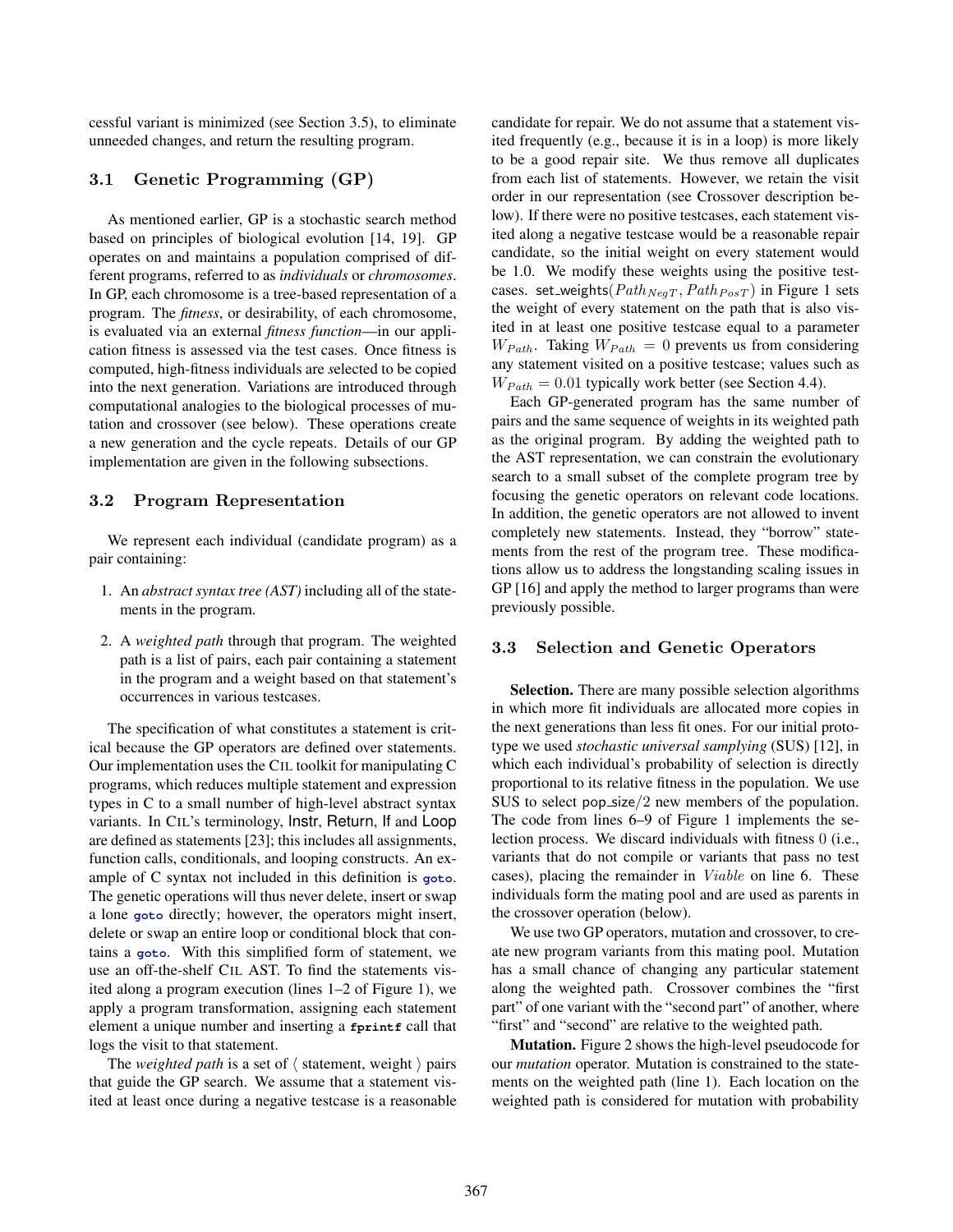Input: Program *P* to be mutated. Input: Path Path*<sup>P</sup>* of interest. Output: Mutated program variant. 1: **for all**  $\langle$ *stmt<sub>i</sub>, prob<sub>i</sub></sub>*  $\rangle \in Path_P$  *do<br>2: if rand* $(0, 1) \leq$  *<i>prob<sub>i</sub>*</sub>  $\wedge$  rand $(0, 1)$ 2: if rand $(0,1) \le prob_i \wedge \text{rand}(0,1) \le W_{mut}$  then<br>3: let  $op = \text{choose}$  {insert, swap, delete}) 3: **let**  $op = \text{choose}$  { insert, swap, delete})<br>4: **if**  $op = \text{swap}$  **then** if  $op =$  swap then 5: **let**  $stmt_j = \text{choose}(P)$ 6:  $Path_{P}[i] \leftarrow \langle \textit{stmt}_j, \textit{prob}_i \rangle$ 7: **else if**  $op$  = insert **then** 8: **let**  $stmt_i = \text{choose}(P)$ 9:  $Path_P[i] \leftarrow \langle \{stmt_i;stmt_j\}, prob_i \rangle$ <br>10: **else if**  $op =$  delete **then** else if  $op =$  delete then 11:  $Path_{P}[i] \leftarrow \langle \{\}, prob_{i} \rangle$ <br>12: **end if** end if 13: end if 14: end for 15: **return**  $\langle P, Path_P, fitness(P) \rangle$ 

| <b>Figure 2.</b> Our mutation operator. Updates to $PathF$ |  |
|------------------------------------------------------------|--|
| also update the AST $P$ .                                  |  |

equal to its path weight. A statement occurring on negative testcases but not on positive testcases ( $prob_i = 1$ ) is always considered for mutation, whereas a statement that occurs on both positive and negative testcases is less likely to be mutated ( $prob_i = W_{Path}$ ). Even if a statement is considered for mutation, only a few mutations actually occur, as determined by the global mutation rate (a parameter called *Wmut*) Ordinarily, mutation operations involve single bit flips or simple symbolic substitutions. Because our primitive unit is the statement, our mutation operator is more complicated, consisting of either a deletion (the entire statement is deleted), an insertion (another statement is inserted after it), or a swap with another statement. In the current implementation we choose from these three options with uniform random probability (1/3, 1/3, 1/3).

In the case of a swap, a second statement  $s$ tmt<sub>i</sub> is chosen uniformly at random from anywhere in the program — not just from along the path. This reflects our intuition about related changes; a program missing a null check may not have one along the weighted path, but probably has one somewhere else in the program. The *i*th element of Path*<sup>P</sup>* is replaced with a pair consisting of  $s$ tmt<sub>i</sub> and the original weight *prob<sub>i</sub>*; the original weight is retained because *stmt*<sub>*i*</sub> can be off the path and thus have no weight of its own. Changes to statements in Path*<sup>P</sup>* are reflected in its corresponding AST *P*. We handle insertions by transforming  $s t m t_i$  into a block statement that contains  $s t m t_i$  followed by stmt<sub>j</sub>. Deletions are handled similarly by transforming  $s t m t_i$  into an empty block statement. We replace with nothing rather than deleting to maintain the invariant of uniform path lengths across all variants. Note that a "deleted" stateInput: Parent programs *P* and *Q*. Input: Paths Path*<sup>P</sup>* and Path*Q*. Output: Two new child program variants *C* and *D*. 1:  $cutoff \leftarrow \text{choose} (Path_P)$ 2:  $C, Path_C \leftarrow \text{copy}(P, Path_P)$ 3:  $D$ ,  $Path_D \leftarrow copy(Q, Path_Q)$ 4: **for**  $i = 1$  to  $\left| \frac{Path_P}{} \right|$  **do**<br>5: **if**  $i > cutoff$  **then** if  $i > cutoff$  then 6: **let**  $\langle$ *stmt<sub>p</sub></sub>*,  $prob \rangle = Path_P[i]$ 7: **let**  $\langle \textit{stmt}_{q}, \textit{prob} \rangle = \textit{Path}_{Q}[i]$ <br>8: **if** rand(0, 1) < prob **then** 8: **if** rand $(0, 1) \le prob$  **then**<br>9:  $Path_C[i] \leftarrow Path_O[i]$ 9:  $Path_C[i] \leftarrow Path_Q[i]$ <br>10:  $Path_D[i] \leftarrow Path_P[i]$ 10:  $Path_D[i] \leftarrow Path_P[i]$ <br>11: **end if** end if 12: end if 13: end for 14: **return**  $\langle C, Path_C, fitness(C) \rangle$ ,  $\langle D, Path_D, fitness(D) \rangle$ 

**Figure 3.** Our crossover operator. Updates to Path*<sup>C</sup>* and Path*<sup>D</sup>* update the ASTs *C* and *D*.

ment may be selected as  $s$ tmt<sub>i</sub> in a later mutation operation.

Crossover. Figure 3 shows the high-level pseudocode for the *crossover* operator. Only statements along the weighted paths are crossed over. We choose a cutoff point along the paths (line 1) and swap all statements after the cutoff point. For example, on input  $[P_1, P_2, P_3, P_4]$  and  $[Q_1, Q_2, Q_3, Q_4]$  with cutoff 2, the child variants are  $C =$  $[P_1, P_2, Q_3, Q_4]$  and  $D = [Q_1, Q_2, P_3, P_4]$ . Each child thus combines information from both parents. In any given generation, a variant will be the parent in at most one crossover operation. A unique aspect of our crossover operator is that crossover always takes place between an individual from the current population and the original parent program, sometimes referred to as *crossing back*.

A second unusual feature of our crossover operator is that instead of crossing over all the statements before the cutoff point, it performs a crossover swap for a given statement with probability given by the path weight for that statement. Note that on lines 6–8, the weight from  $Path_{P}[i]$ must be the same as the weight from Path*Q*[*i*] because of our representation invariant.

#### 3.4 Fitness Function

Given an input program, the *fitness function* returns a number indicating the acceptability of the program. The fitness function is used by the selection algorithm to determine which variants survive to the next iteration (generation), and it is used as a termination criterion for the search. Our fitness function computes a weighted sum of all testcases passed by a variant. We first compile the variant's AST to an executable program, and then record which test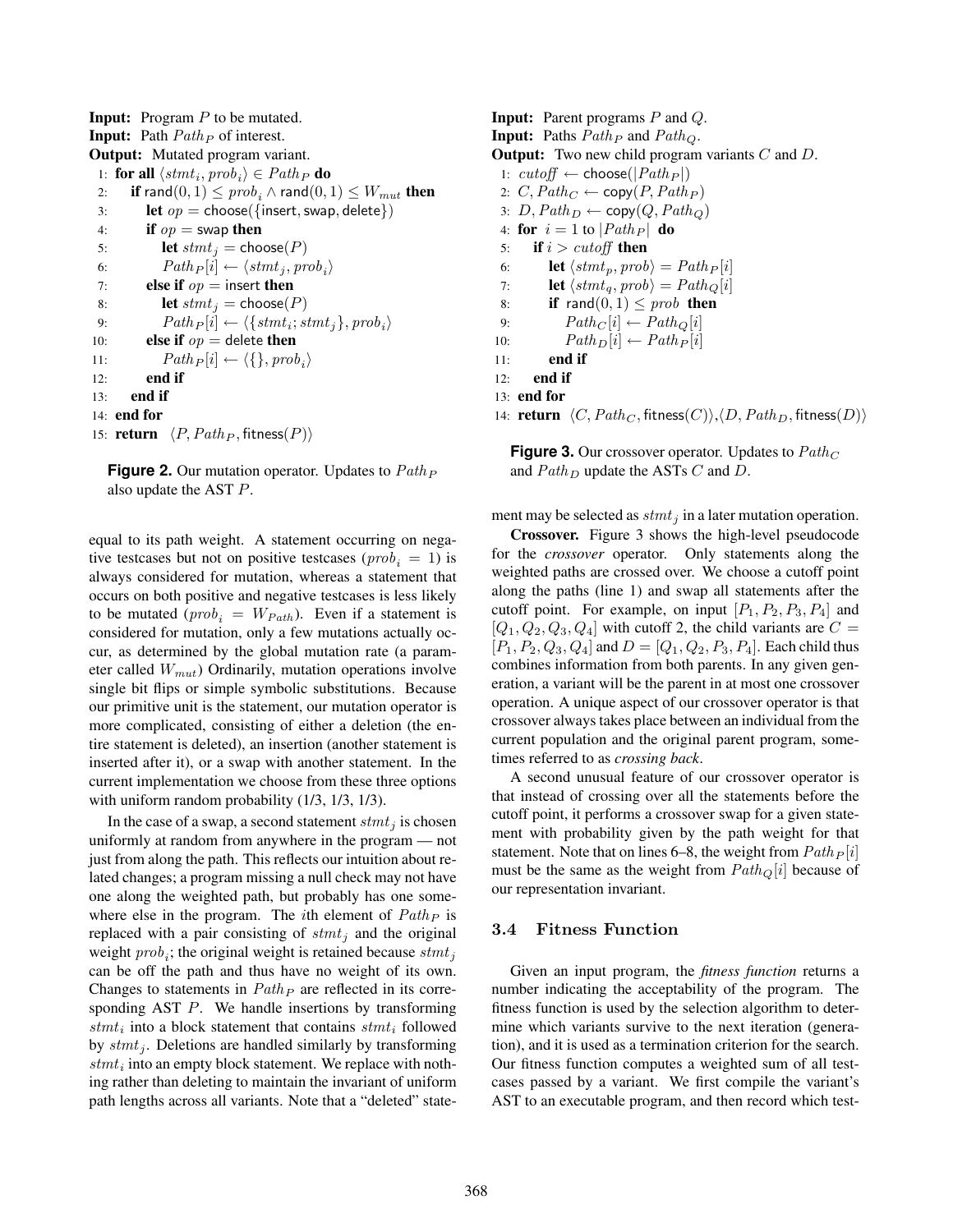cases are passed by that executable:

$$
fitness(P) = W_{PosT} \times |\{t \in PosT \mid P \text{ passes } t\}|
$$
  
+ 
$$
W_{NegT} \times |\{t \in NegT \mid P \text{ passes } t\}|
$$

Each successful positive test is weighted by the global parameter  $W_{PosT}$ ; each successful negative test is weighted by the global parameter *WNegT* . A program variant that does not compile receives a fitness of zero; 32.19% of variants failed to compile in our experiments. The search terminates when a variant maximizes the fitness function by passing all testcases. The weights  $W_{PosT}$  and  $W_{NegT}$  should be positive values; we discuss particular choices in Section 4.4.

For full safety, the testcase evaluations should be run in a virtual machine, **chroot(2)** jail, or similar sandbox. Standard software fault isolation through address spaces may be insufficient. For example, a program that removes a temporary file may in theory evolve into a variant that deletes every file in the filesystem. In addition, the standard regression testing practice of limiting execution time to prevent run-away processes is even more important in this setting, where program variants may contain infinite loops.

The fitness function encodes software requirements at the testcase level. The negative testcases encode the fault to be repaired and the positive testcases encode necessary functionality that cannot be sacrificed. Note that including too many positive testcases could make the fitness evaluation process inefficient and constrain the search space, while including too few may lead to a repair that sacrifices important functionality; Section 4.3 investigates this topic.

Because the fitness of each individual in our GP is independent of other individuals, fitness calculations can be parallelized. Fitness evaluation for a single variant is similarly parallel with respect to the number of testcases. In our prototype implementation, we were able to take advantage of multicore hardware with trivial fork-join directives in the testcase shell scripts (see Section 4).

## 3.5 Repair Minimization

Once a variant is discovered that passes all of the testcases we minimize the repair before presenting it to developers. Due to the randomness in the mutation and crossover algorithms, it is likely that the successful variant will include irrelevant changes that are difficult to inspect for correctness. We thus wish to produce a *patch*, a list of edits that, when applied to the original program, repair the defect without sacrificing required functionality. Previous work has shown that defects associated with such a patch are more likely to be addressed [31]. We combine insights from delta debugging and tree-structured distance metrics to minimize the repair. Intuitively, we generate a large patch by taking the difference between the variant and the original, and then discard every part of that patch we can while still passing all test cases.

We cannot use standard diff because its line-level patches encode program concrete syntax, rather than program abstract syntax, and are thus inefficient to minimize. For example, our variants often include changes to control flow (e.g., **if** or **while** statements) for which both the opening brace **{** and the closing brace **}** must be present; throwing away part of such a patch results in a program that does not compile. We choose not to record the genetic programming operations performed to obtain the variant as an edit script because such operations often overlap and the resulting script is quite long. Instead, we use a version of the DIFFX XML difference algorithm [2] modified to work on CIL ASTs. This generates a list of tree-structured edit operations between the variant and the original. Unlike a standard line-level patch, tree-level edits include operations such as "move the subtree rooted at node *X* to become the *Y* th child of node *Z*". Thus, failing to apply part of a treestructured patch will never result in an ill-formed program at the concrete syntax level (although it may still result in an ill-formed program at the semantic type-checking level).

Once we have a set of edits that can be applied together or separately to the original program we minimize that list. Considering all subsets of the set of edits is infeasible; for example, the edit script for the first repair generated by our algorithm on the "ultrix look" program in Section 4 is 32 items long (the diff is 52 lines long). Instead, we use delta debugging [32]. Delta debugging finds a small "interesting" subset of a given set for an external notion of interesting, and is typically used to minimize compiler testcases. Delta debugging finds a *1-minimal* subset, an interesting subset such that removing any single element from it prevents it from being interesting. We use the fitness function as our notion of interesting and take the DIFFX operations as the set to minimize. On the 32-item "ultrix look" script, delta debugging performs only 10 fitness evaluations and produces a 1-minimal patch (final diff size: 11 lines long); see Section 4.3 for an analysis.

## 4 Experiments

We report experiments and case studies designed to: 1) Evaluate performance and scalability by finding repairs for multiple legacy programs; 2) Measure run-time cost in terms of fitness function evaluations and elapsed time; 3) Evaluate the success rate of the evolutionary search; and 4) Understand how testcases affect repair quality, characterizing the solutions found by our technique.

#### 4.1 Experimental Setup

We selected several open source benchmarks from several domains, all of which have known defects. These include benchmarks taken from Miller *et al.*'s work on *fuzz*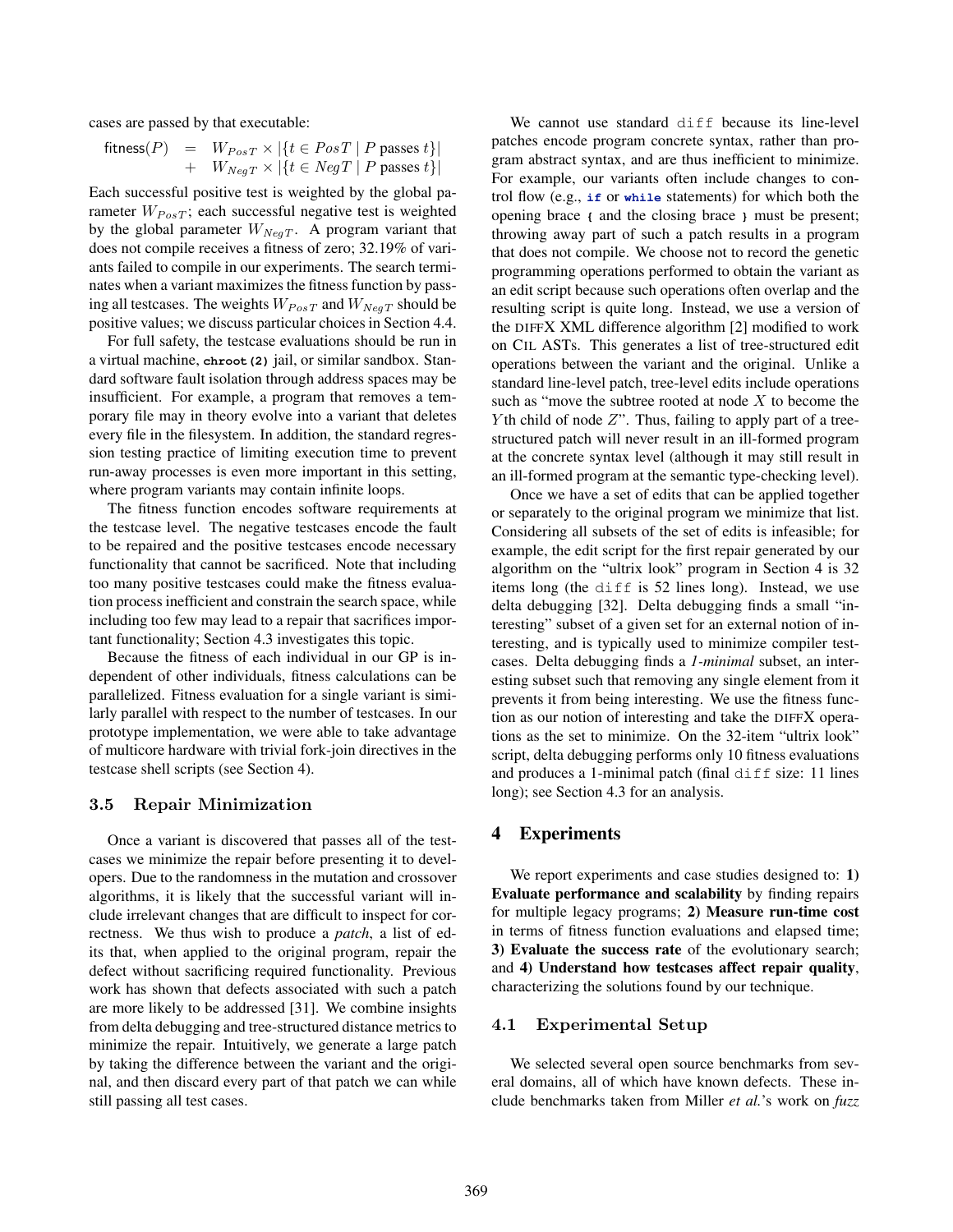| Program   | Version      | LOC   | <b>Statements</b> | Program Description        | Fault                      |  |
|-----------|--------------|-------|-------------------|----------------------------|----------------------------|--|
| qcd       | example      | 22    | 10                | example from Section 2     | infinite loop              |  |
| uniq      | ultrix $4.3$ | 1146  | 81                | duplicate text processing  | segfault                   |  |
| look      | ultrix $4.3$ | 1169  | 90                | dictionary lookup          | segfault                   |  |
| look      | svr4.01.1    | 1363  | 100               | dictionary lookup          | infinite loop              |  |
| units     | svr4.01.1    | 1504  | 240               | metric conversion          | segfault                   |  |
| deroff    | ultrix $4.3$ | 2236  | 1604              | document processing        | segfault                   |  |
| nullhttpd | 0.5.0        | 5575  | 1040              | webserver                  | remote heap buffer exploit |  |
| indent    | 1.9.1        | 9906  | 2022              | source code processing     | infinite loop              |  |
| flex      | 2.5.4a       | 18775 | 3635              | lexical analyzer generator | segfault                   |  |
| atris     | 1.0.6        | 21553 | 6470              | graphical tetris game      | local stack buffer exploit |  |
| total     |              | 63249 | 15292             |                            |                            |  |

**Figure 4.** Benchmark programs used in our experiments, with size in lines of code (LOC). The 'Statements' column gives the number of applicable statements as defined in Section 3.2.

*testing*, in which programs crash when given random inputs  $[22]$ . The nullhttpd<sup>1</sup> and atris<sup>2</sup> benchmarks were taken from public vulnerability reports.

Testcases. For each program, we used a single negative testcase that elicits the fault listed in Figure 4. No special effort was made in choosing the negative testcase. For example, for the fuzz testing programs, we selected the first fuzz input that evinced a fault. A small number (e.g., 2–6) of positive testcases was selected for each program. In some cases, we used only non-crashing fuzz inputs as testcases; in others we manually created simple positive testcases. Testcase selection is an important topic, and in Section 4.3 we report initial results on how it affects repair quality.

Parameters. Our algorithms have several global weights and parameters that potentially have large impact on system performance. A systematic study of parameter values is beyond the scope of this paper. We report results for one set of parameters that seemed to work well across most of the application examples we studied. We chose pop size  $= 40$ , which is small compared to other GP projects; on each trial, we ran the GP for a maximum of ten generations (also a small number), and we set  $W_{PosT} = 1$  and  $W_{NegT} = 10$ . With the above parameter settings fixed, we experimented with two parameter settings for *WPath* and *Wmut*:

$$
{\begin{aligned}\n\{W_{Path} = 0.01, W_{mut} = 0.06\} \\
\{W_{Path} = 0.00, W_{mut} = 0.03\}\n\end{aligned}}
$$

Note that  $W_{Path} = 0.00$  means that if a statement appears on a positive testcase path then it will not be considered for mutation, and  $W_{Path} = 0.01$  means such statements will be considered infrequently.

The *weighted path length* is the weighted sum of statements on the negative path, where statements also on the positive path receive a weight of  $W_{Path} = 0.01$  and statements only on the negative path receive a weight of 1.0. This roughly estimates the complexity of the search space and is correlated with algorithm performance (Section 4.4).

We define one *trial* to consist of at most two serial invocations of the GP loop using the parameter sets above in order. We stop the trial if an initial repair is discovered. We performed 100 random trials for each program, reporting the fraction of successes and the time to find the repair.

Optimizations. When calculating fitness, we memoize fitness results based on the pretty-printed abstract syntax tree. Thus two variants with different abstract syntax trees that yield the same source code are not evaluated twice. Similarly, variants that are copied without change to the next generation are not reevaluated. Beyond this caching, the prototype tool is not optimized; for example, it makes a deep copy of the AST before performing crossover and mutation. Incremental compilation approaches and optimizations are left as future work.

#### 4.2 Experimental Results

Figure 5 summarizes experimental results for ten C programs. Successful repairs were generated for each program. The 'Initial Repair' heading reports timing information for the genetic programming phase and does not include the time for repair minimization.

The 'Time' column reports the wall-clock average time required for a trial that produced a primary repair. Our experiments were conducted on a quad-core 3 GHz machine; with a few exceptions, the process was CPU-bound. The GP prototype is itself single-threaded, with only one fitness evaluation at a time, during a fitness evaluation we execute all testcases in parallel. The 'fitness' column lists the average number of fitness evaluations performed during a successful trial. Fitness function evaluation is typically the

<sup>1</sup>http://nvd.nist.gov/nvd.cfm?cvename=CVE-2002-1496

<sup>2</sup>http://bugs.debian.org/cgi-bin/bugreport.cgi?bug=290230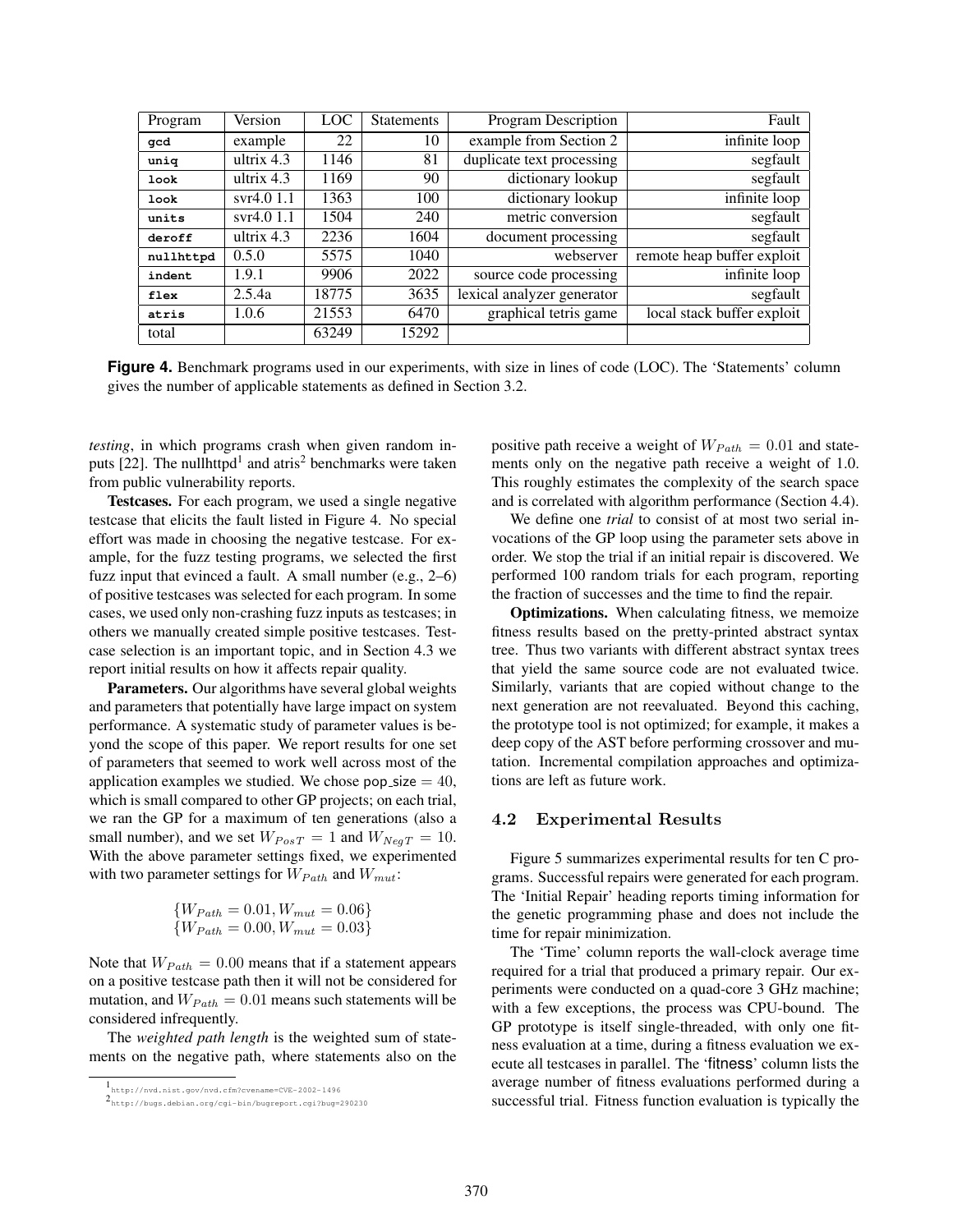|           |       | Positive     |        | <b>Initial Repair</b> |         |                |      | Minimized Repair |         |                |  |
|-----------|-------|--------------|--------|-----------------------|---------|----------------|------|------------------|---------|----------------|--|
| Program   | LOC.  | <b>Tests</b> | Path   | Time                  | fitness | <b>Success</b> | Size | Time             | fitness | <b>Size</b>    |  |
| qcd       | 22    | 5x human     | 1.3    | 149s                  | 41.0    | 54%            | 21   | 4 s              | 4       | $\mathfrak{D}$ |  |
| uniq      | 1146  | 5x fuzz      | 81.5   | 32 s                  | 9.5     | 100%           | 24   | 2s               | 6       | 4              |  |
| look-u    | 1169  | 5x fuzz      | 213.0  | 42s                   | 11.1    | 99%            | 24   | 3s               | 10      | 11             |  |
| look-s    | 1363  | $5x$ fuzz    | 32.4   | 51 s                  | 8.5     | 100%           | 21   | 4 s              | 5       | 3              |  |
| units     | 1504  | 5x human     | 2159.7 | 107 s                 | 55.7    | $7\%$          | 23   | 2s               | 6       | 4              |  |
| deroff    | 2236  | $5x$ fuzz    | 251.4  | 129s                  | 21.6    | 97%            | 61   | 2s               | 7       | 3              |  |
| nullhttpd | 5575  | 6x human     | 768.5  | $502$ s               | 79.1    | 36%            | 71   | 76 s             | 16      | 5              |  |
| indent    | 9906  | 5x fuzz      | 1435.9 | 533 s                 | 95.6    | $7\%$          | 221  | 13 s             | 13      | $\overline{2}$ |  |
| flex      | 18775 | 5x fuzz      | 3836.6 | 233 s                 | 33.4    | 5%             | 52   | 7 <sub>s</sub>   | 6       | 3              |  |
| atris     | 21553 | 2x human     | 34.0   | 69 <sub>s</sub>       | 13.2    | 82%            | 19   | 11 <sub>s</sub>  | 7       | 3              |  |
| average   |       |              | 881.4  | 184.7 s               | 36.9    | 58.7%          | 53.7 | 12.4 s           | 8.0     | 4.0            |  |

**Figure 5.** Experimental Results on 63249 lines of code: The 'Positive Tests' column describes the positive tests (Section 3.4). The ' $|Path|$ ' columns give the weighted path length. 'Initial Repair' gives the average performance for one trial, in terms of 'Time' (the average time of each successful trial, including compilation time and testcase evaluation), 'fitness' (the average number of fitness evaluations in a successful trial), 'Success' (how many of the random trials resulted in a repair). 'Size' reports the average diff size between the original source and the primary repair, in lines. 'Minimized Repair' reports the same information but describes the process of producing a 1-minimal repair from the first initial repair found; the minimization process is deterministic and always succeeds.

dominant expense in GP applications as problem size increases, which is why we record number of fitness function evaluations. An average successful trial terminates in 184.7 seconds after 36.9 fitness evaluations. Of that time, 54% is spent executing testcases (i.e., in the fitness function) and another 30% is spent compiling program variants.

The 'Success' column gives the fraction of trials that were successful. On average, over half of the trials produced a repair, although most of the benchmarks either succeeded very frequently or very rarely. Low success rates can be mitigated by running multiple independent trials in parallel. On average there were 5.5 insertions, deletions and swaps applied to a variant between generations: a single application of our mutation operator is comparable to several standard GP mutations. The average initial repair was evolved using 3.5 crossovers and 1.8 mutations over 6.0 generations. Section 4.4 discusses success in detail.

The 'Size' column lists the size, in lines, of the primary repair. Primary repairs typically contain extraneous changes (see Section 3.5). The 'Minimized Repair' heading gives performance information for producing a 1-minimal patch that passes all of the testcases. Minimization is deterministic and takes fewer seconds and fitness evaluations. The final minimized patch is quite manageable, averaging 4 lines.

## 4.3 Repair Quality and Testcases

In some cases, the evolved and minimized repair is exactly as desired. For example, the minimized repair for **gcd** inserts a single **exit(0)** call, as shown in Section 2 (the other line in the two-line patch is location information explaining where to insert the call). Measuring the *quality* of a repair is both a quantitative and a qualitative notion: the repair must compile, fix the defect, and avoid compromising required functionality. All of the repairs compile, fix the defect, and avoid compromising required functionality in the positive testcases provided.

For **uniq**, the function **gline** reads user input into a static buffer using a temporary pointer without bounds checks; our fix changes the increment to the temporary pointer.

For ultrix **look**, our repair changes the handling of command-line arguments, avoiding a subsequent buffer overrun in the function **getword**, which reads user input into static buffer without bounds checks.

In svr4 **look**, the **getword** function correctly boundschecks its input, so the previous segfault is avoided. However, a loop in **main** uses a buggy binary search to seek through a dictionary file looking for a word. If the dictionary file is not in sorted order, the binary search loop never terminates. Our patch adds a new exit condition to the loop.

In **units**, the function **convr** reads user input to a static buffer without bounds checks, and then passes a pointer to the buffer to **lookup**. Our repair changes the **lookup** function so that it calls **init** on failure, re-initializing data structures and avoiding the segfault.

In **deroff**, the function **regline** sometimes reads user input to a static buffer without bounds checks. **regline** calls **backsl** for escape sequence processing; our repair changes the handling of delimiters in **backsl**, preventing **regline** from segfaulting.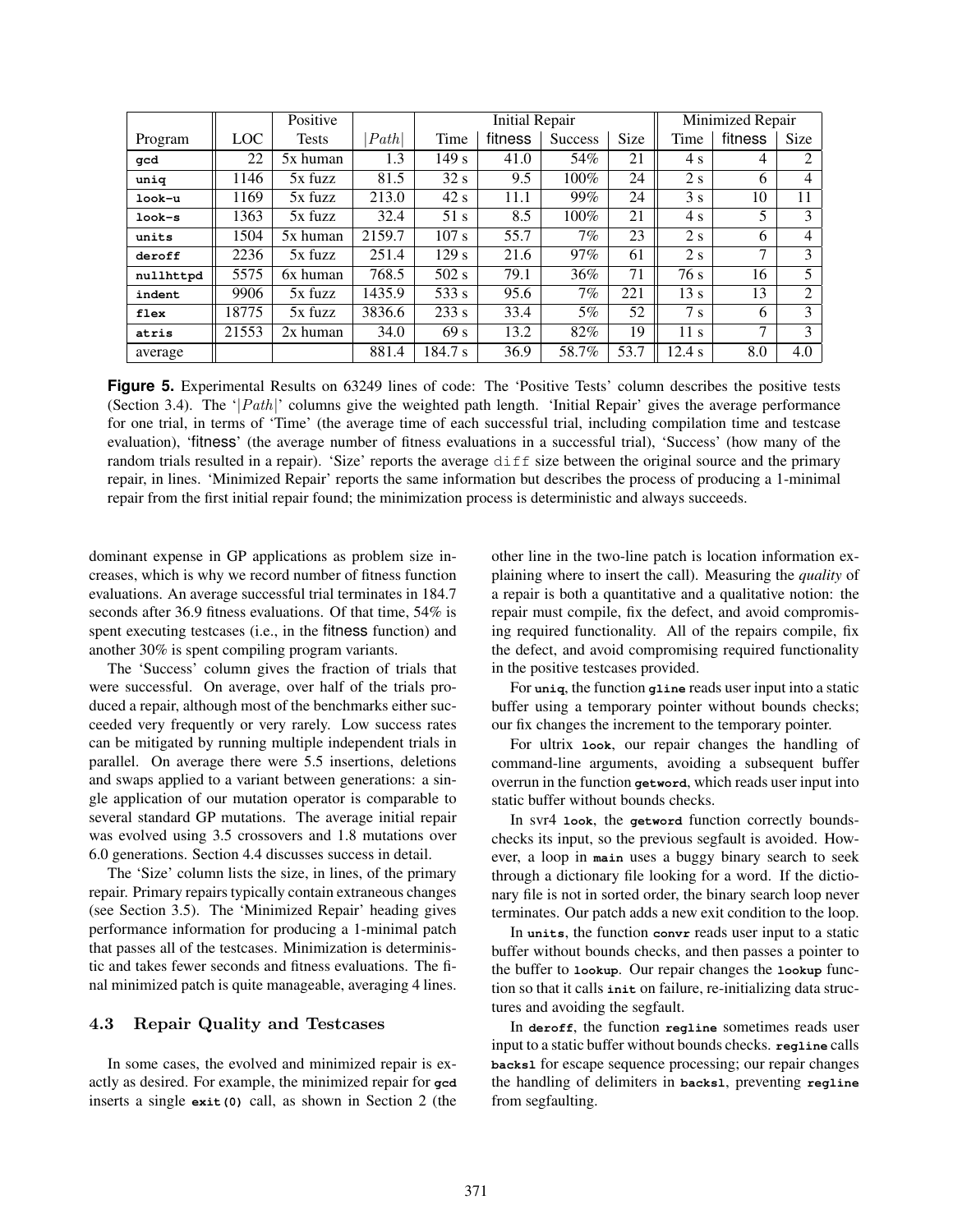In **indent** program has an error in its handling of comments that leads to an infinite loop. Our repair removes handling of C comments that are not C++ comments. This removes the infinite loop but reduces functionality.

In **flex**, the **flexscan** function calls **strcpy** from the **yytext** pointer into a static buffer in seven circumstances. In some, **yytext** holds controlled input fragments; in others, it points to unterminated user input. Our patch changes one of the uncontrolled copies.

In **atris**, the **main** function constructs the file path to the user's preference file by using **sprintf** to concatenate the value of the **HOME** environment variable with a file name into a static buffer. Our repair removes the **sprintf** call, leaving all users with the default global preferences.

In **nullhttpd** there is a remote exploitable heap buffer overflow in **ReadPOSTData**: the user-supplied **POST** length value is trusted, and negative values can be used to copy user-supplied data into arbitrary memory locations. We used six positive testcases: **GET index.html**, **GET blank.html**, **GET notfound.html**, **GET icon.gif**, **GET directory/**, and **POST recopy-posted-value.pl**. Our generated repair changes **read\_header** so that **ReadPOSTData** is not called. Instead, the processing in **cgi\_main** is used, which invokes **write** to copy the **POST** data only after checking if **in\_ContentLength > 0**.

To study the importance of testcases, we ran our **nullhttpd** experiment without the **POST** testcase. Our algorithm generates a repair that disables **POST** functionality; all **POST** requests generate an HTML bad request error reply. As a quick fix this is not unreasonable, and is safer than the common alarm practice of running in read-only mode.

Our repair technique aggressively prunes functionality to repair the fault unless that functionality is guarded by testcases. For **indent** we remove C comment handling without a C testcase. For **atris** we remove handling of local preference files. Our technique also rarely inserts local bounds checks directly, instead favoring higher-level control-flow changes that avoid the problem, as in **units** or **deroff**.

Our approach thus presents a tradeoff between rapid repairs that address the fault and using more testcases to obtain a more human repair. In the **atris** example, a security vulnerability in a 20000 line program is repaired in under 100 seconds using only two testcases and a minimal sacrifice of non-core functionality. In the **nullhttpd** example, a similar vulnerability is fully repaired in 10 minutes, with all relevant functionality retained. Time-aware test suite prioritization techniques exist for choosing a useful and quickto-execute subset of a large test suite [26, 29]; in our experiments five testcases serve as a reasonable lower bound. We do not view the testcase requirement for our algorithm as a burden, especially compared to techniques that require formal specifications. As the **nullhttpd** example shows, if the repair sacrifices functionality that was not in the positive test suite, a new repair can be made from more test cases.

#### 4.4 Success and Sensitivity

We observed a high variance in success rates between programs. GP is ultimately a heuristic-guided random search; the success rate in some sense measures the difficulty of finding the solution. A high success rate indicates that almost any random choice or coin toss will hit upon the solution; a low success rate means that many circumstances must align for us to find a repair. Without our weighted path representation, the success rate would decrease with program size as more and more statements would have to be searched to find the repair.

In practice, the success rate seems more related to the structure of the program and the location of the fault than to the nature of the fault. For example, in our experiments infinite loops have an average success rate of 54% while buffer overruns have  $61\%$  — both very similar to the overall average of 59%. Instead, the success rate is inversely related to the weighted path length. The weighted path length loosely counts statements on the negative path that are not also on the positive path; our genetic operators are applied along the weighted path. The weighted path is thus the haystack in which we search for needles. For example, **flex** has the longest weighted path and also the lowest success rate; in practice its repair is found inside the **flexscan** function, which is over 1,400 lines of machine-generated code implementing a DFA traversal via a huge **switch** statement. Finding the right **case** requires luck. The **indent** and **units** cases are analogous. Note that adding additional positive testcases actually reduces the weighted path length, and thus improves the success rate, although it also increases the runtime. In addition, we can use existing *path slicing* tools; Jhala and Majumdar, for example, slice a 82,695-step negative path on the **gcc** Spec95 benchmark to 43 steps [18].

Finally, the parameter set  $W_{Path} = 0.01$  and  $W_{mut} =$ 0*.*06 works well in practice; more than 60% of the successful trials are from these settings. Our weighted path representation is critical to success; without weighting from positive testcases our algorithm rarely succeeds (e.g., **gcd** fails 100% of the time). We have also tried higher mutation chances and note that success worsens beyond 0*.*12.

# 4.5 Limitations, Threats to Validity

We assume that the defect is reproducible and that the program behaves deterministically on the testcases. This limitation can be mitigated by running the testcases multiple times, but ultimately if the program behavior is random we may make an incorrect patch. We further assume that positive testcases can encode program requirements. Testcases are much easier to obtain than formal specifications or code annotations, but if too few are used, the repair may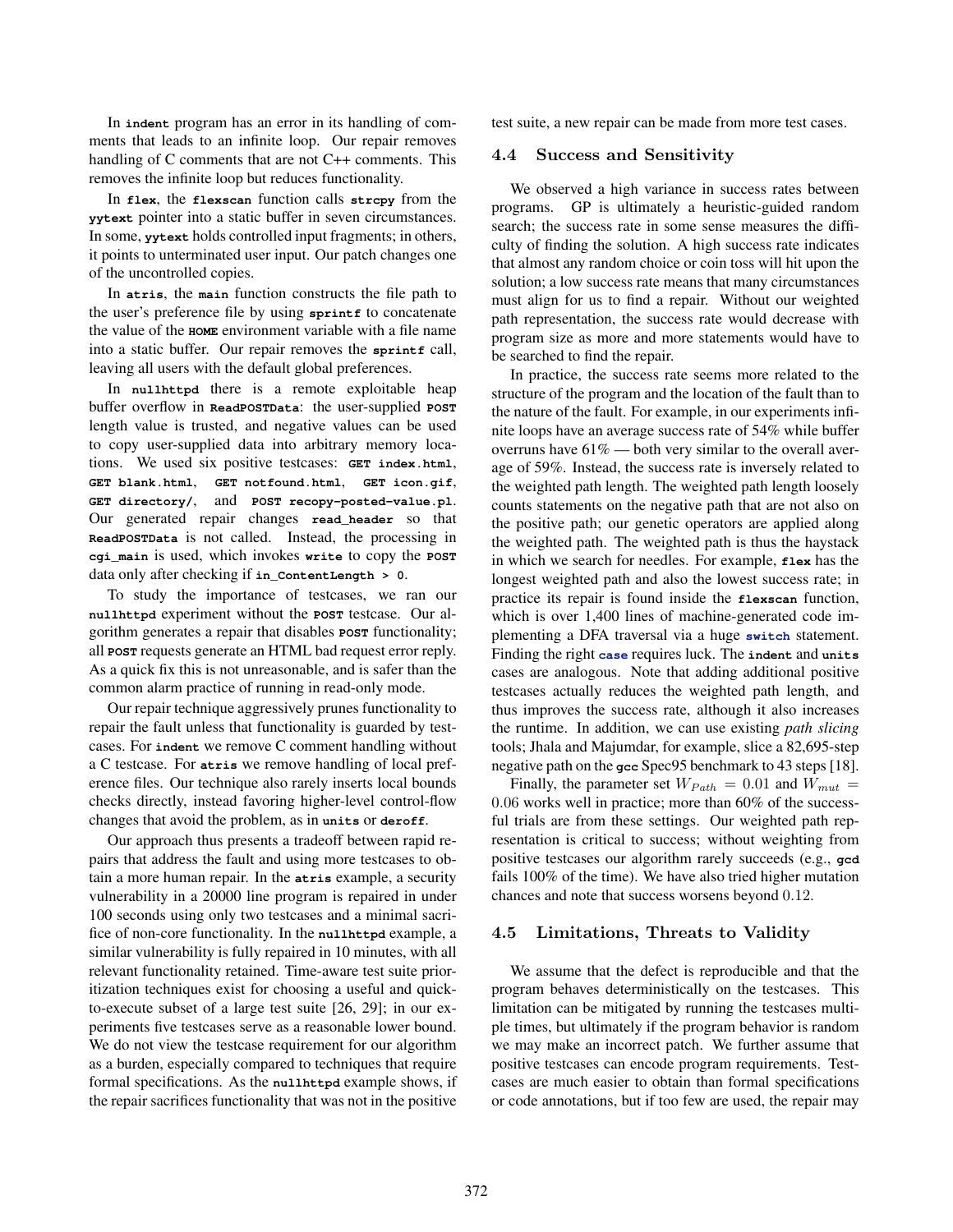sacrifice important functionality. In practice too many testcases may be available, and a large number will slow down our technique and constrain the search space. We further assume that the path taken along the negative testcase is different from the positive path. If they overlap completely our weighted representation will not be able to guide GP modifications. Finally, we assume that the repair can be constructed from statements already extant in the program; in future work we plan to use a library of repair templates.

# 5 Related Work

Our approach automatically repairs programs without specifications. In previous work we developed an automatic algorithm for soundly repairing programs with specifications [31]. The previous work suffers from three key drawbacks. First, while it is sound with respect to the given policy, it may generate repairs that sacrifice other required functionality. In this paper, a sufficient set of positive testcases prevents us from generating such harmful repairs. Second, the previous work only repairs single-threaded violations of temporal safety properties; it cannot handle multithreaded programs or liveness properties, such as the three infinite loop faults handled in this paper. Third, the previous work requires a formal specification of the policy being violated by the fault. In practice, despite recent advances in specification mining (e.g., [20]), formal specifications are rarely available. For example, there were no formal specifications available for any of the programs repaired here.

Trace localization [8], minimization [15], and explanation [10] projects also aim to elucidate faults and ease repairs. These approaches typically narrow down a large counterexample backtrace (the error symptom) to a few lines (a potential cause). Our work improves upon this in three fundamental ways. First, a narrowed trace or small set of program lines is not a concrete repair. Second, our approach works with any detected fault, not just those found by static analysis tools that produce counterexamples. Finally, their algorithms are limited to the given trace and source code and will thus never localize the "cause" of an error to a missing statement or suggest that a statement be moved. Our approach can infer new code that should be added or swapped: five of our ten minimized repairs required insertions or swaps. Their work could also be viewed as complementary to ours; a defect found by static analysis might be repaired and explained automatically, and both the repair and the explanation could be presented to developers.

Demsky *et al.* [11] present a technique for data structure repair. Given a formal specification of data structure consistency, they modify a program so that if the data structures ever become inconsistent, they can be modified back to a consistent state at runtime. Their technique does not modify the program source code in a user-visible way. Instead, it inserts run-time monitoring code that "patches up" inconsistent state so that the buggy program can continue to execute. Data structure repair requires formal specifications, which can either be provided by a developer or automatically inferred. There are, however, issues that may make it difficult or impossible to infer adequate specifications in practice. As a result, it may be difficult to evaluate the quality of the repair and subject programs continue to incur the run-time overhead. Finally, their technique only targets errors that corrupt data structures — it is not designed to address the full range of logic errors. The **gcd** infinite loop in Section 2, for example, is outside the scope of this technique. Our techniques are complementary: in cases where runtime data structure repair does not provide a viable longterm solution, it may enable the program to continue to execute while our technique searches for a long-term repair.

Rinard *et al.* [25] present a notion of *failure-oblivious computing*, in which compiler-inserted bounds checks discard invalid memory accesses, allowing servers to avoid security attacks. Boundless memory blocks store out of bounds writes for subsequent retrieval for corresponding out of bounds reads. Techniques also exist for eliminating infinite loops. The overhead of these approaches varies (from  $3\%$  to  $8x$ ), memory errors are the primary consideration, and a localized patch is not produced. However, the approach has been applied automatically and successfully to large server programs.

Arcuri [6, 7] proposed the idea of using GP to repair software bugs automatically, but our work is the first to report substantial experimental results on real programs with real bugs. The approaches differ in several details: we use execution paths to localize evolutionary search operators, and we do not rely on a formal specification in the fitness evaluation phase. Where they control "code bloat" along the way, we minimize our high-fitness solution after the evolutionary search has finished.

The field of Search-Based Software Engineering (SBSE) [17] uses evolutionary and related methods for software testing, e.g., to develop test suites [29, 30]. SBSE also uses evolutionary methods to improve software project management and effort estimation [9], to find safety violations [3], and in some cases to re-factor or re-engineer large software bases [28]. In SBSE, most innovations in the GP technique involve new kinds of fitness functions, and there has been less emphasis on novel representations and operators, such as those we explored in this paper.

# 6 Conclusions

We present a fully automated technique for repairing bugs in off-the-shelf legacy software. Instead of using formal specifications or special coding practices, we use an extended form of genetic programming to evolve program